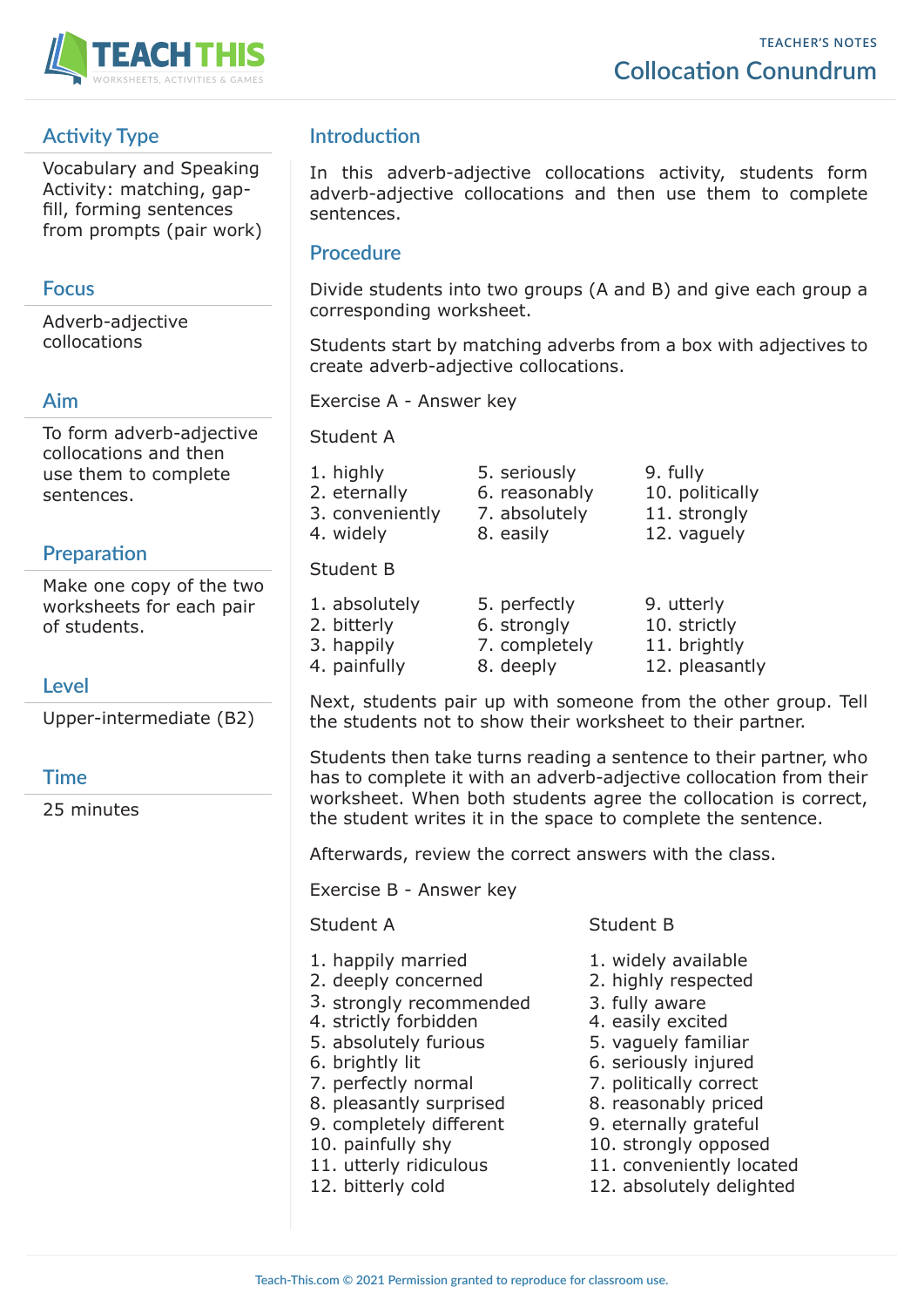

## **Student A**

## **A. Make adverb-adjective collocations by writing each adverb from the box in front of a suitable adjective.**

| <b>Adverbs</b>                                              |  |  |                                                    |  |  |  |
|-------------------------------------------------------------|--|--|----------------------------------------------------|--|--|--|
| reasonably easily strongly seriously absolutely politically |  |  | conveniently widely fully highly eternally vaguely |  |  |  |
|                                                             |  |  | 7.  delighted                                      |  |  |  |
|                                                             |  |  | 8.  excited                                        |  |  |  |
|                                                             |  |  | 9.  aware                                          |  |  |  |
| 4.  available                                               |  |  |                                                    |  |  |  |
| 5.  injured                                                 |  |  | 11.  opposed                                       |  |  |  |
|                                                             |  |  | 12.  familiar                                      |  |  |  |

#### **B. Now, take it in turns to read a sentence below to your partner, who has to complete it with an adverb-adjective collocation from their worksheet. When you both agree the collocation is correct, write it in the space to complete the sentence.**